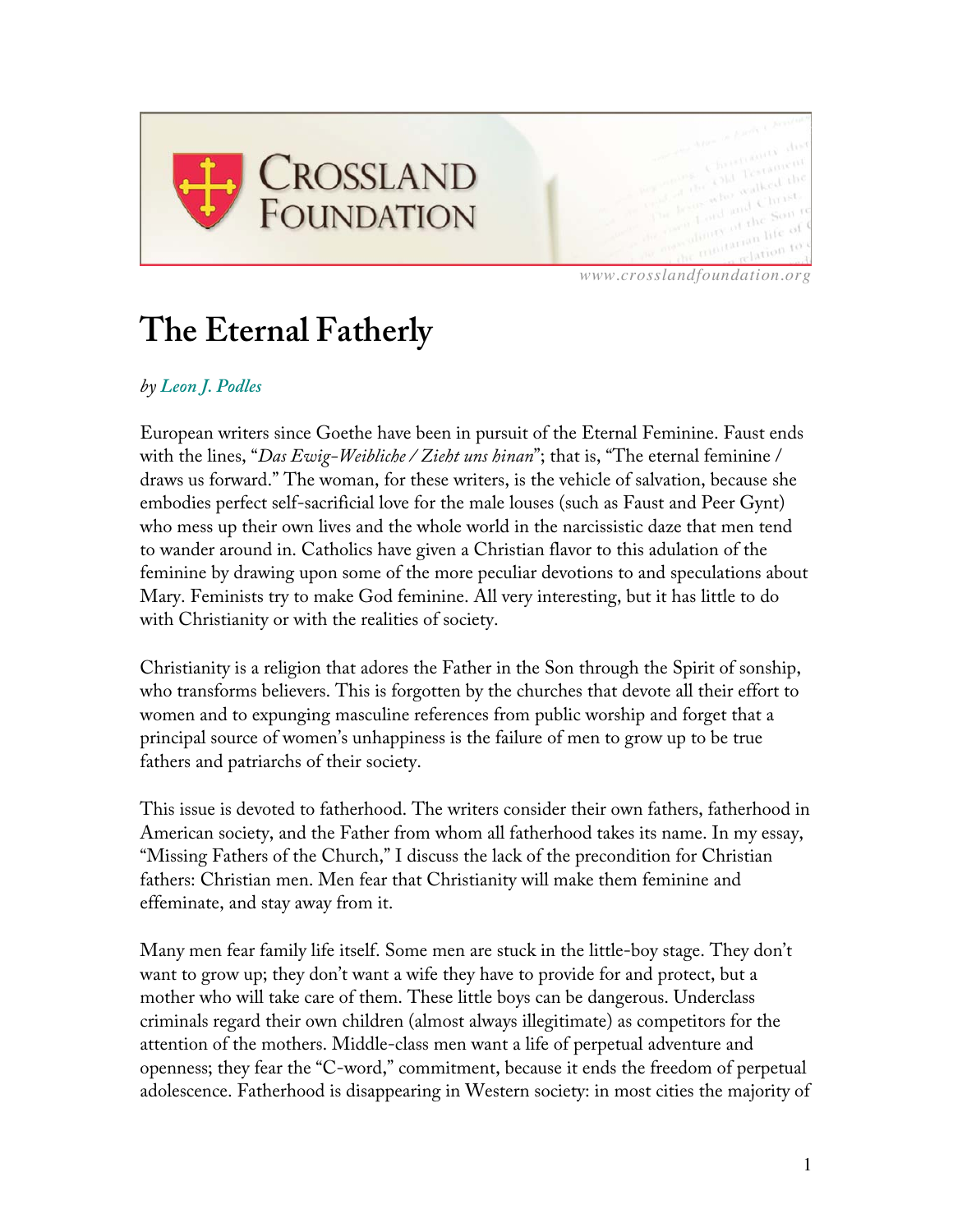children are illegitimate. Even in such Catholic societies as Quebec, the majority of births are illegitimate.

Children are growing up without fathers. David Blankenhorn ("Fatherhood Uprooted") and Paul Vitz ("The Father Almighty: Maker of Male & Female") both discuss the harm this does to children. Boys don't learn self-control and self-sacrifice; girls are starved for affection and turn to promiscuity in a search for male attention. All they get is sexually transmitted diseases and illegitimate children who grow up without a father, perpetuating the *Teufelskries,* the devil's circle of father absence.

Divorce, too, deprives children of their fathers. Our writers don't explore the problem, but divorced mothers often use their children as weapons against their fathers, even the fathers who want to maintain contact with their children. But the best divorce laws in the world cannot undo the harm that divorce does to children. The most striking consequence of divorce and illegitimacy is the widespread sexual abuse of children. Not fathers, but stepfathers and boyfriends are the perpetrators of sexual abuse. A nurse I know worked in an inner-city school. She said that when a boyfriend moved in, he got the mother and all the girls as part of the bargain. These children are unprotected by their natural fathers, who may not even know they exist.

Fathers are missing in our society. God the Father is also beginning to disappear from the churches. John Miller ("Rays of Fatherhood Shining Forth") sees a reference to fatherhood in the very name of God, Yahweh. Father Patrick Henry Reardon ("Thou Art the Everlasting Son of the Father") explores the theological meaning of the Father. Our writers do not draw out the underlying assumptions of those who want to add Mother to the name of God. However, it is becoming clearer and clearer that proponents of renaming God do not believe that Christianity is a revealed religion. Judaism and Christianity for them are simply some ways in which humanity has searched for God and given human language to its inchoate perceptions of the divinity, language that can be changed at will to fit new searches.

But Christianity believes that God has revealed himself in the Word and in human language. The name of the Father is revealed. God, even if he never created, is eternally Father because he begets the Son. We are called to become sons in the Son, participating in the eternal life of the Trinity through our reception of the Holy Spirit. A religion that is not centered upon the Father as Father has ceased to be Christian. One important insight that Father Reardon has but does not develop is that we see the Father in the Son: "He who sees me sees the Father." This transforming vision is at the heart of Eastern Christianity, and its relation to fatherhood needs more thought.

Patriarchalism is the latest curse word in Christianity. Fathers are missing from families, so the churches (with a few honorable exceptions, of which the Roman Catholic Church,